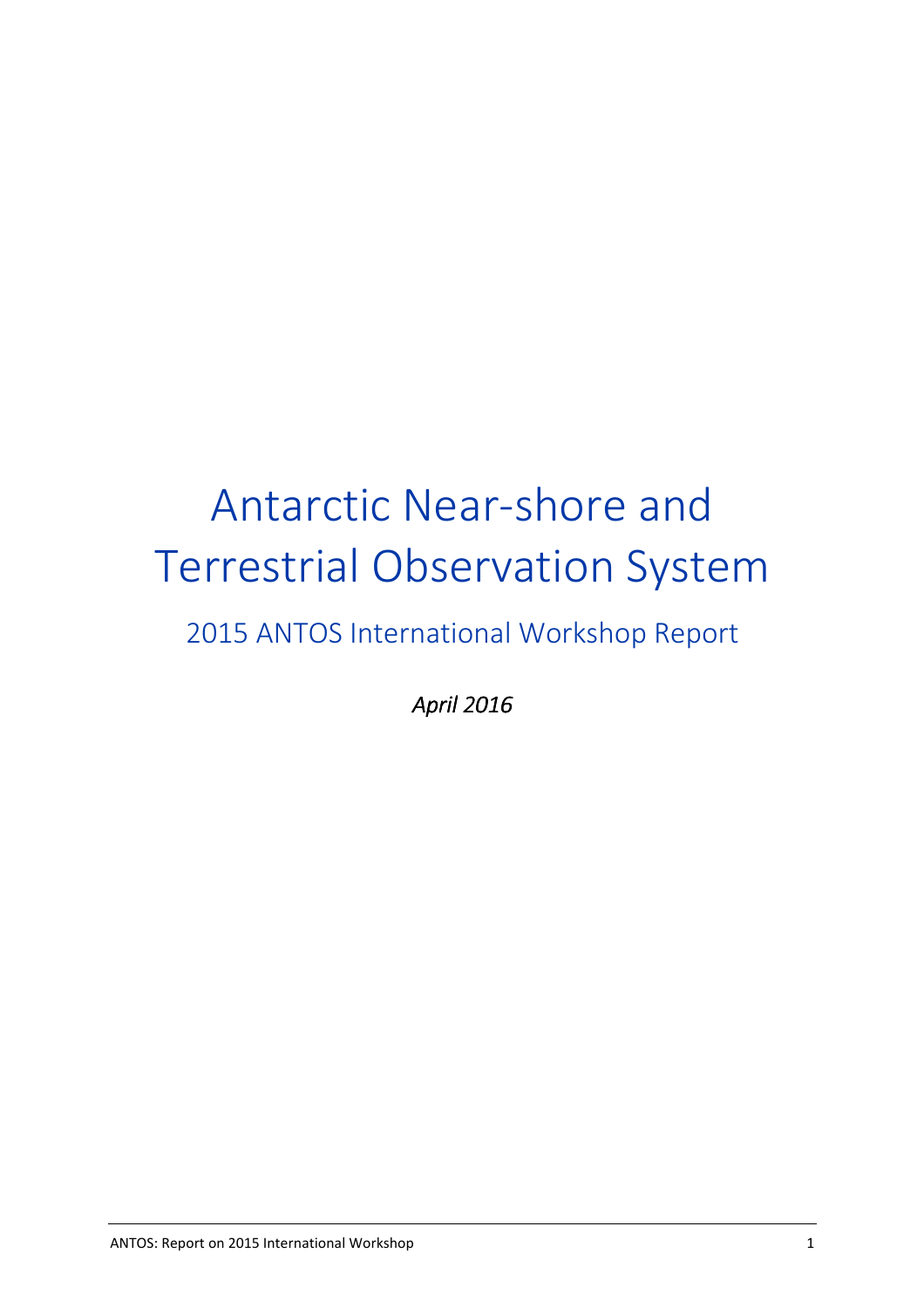## Executive summary

Antarctic Near-Shore and Terrestrial Observation System (ANTOS) is a SCAR Action Group, established in August 2014. It is a biologically focussed initiative to coordinate a cross continent- and cross national programme-scale assessment of environmental variability and change. A major aim is to foster and facilitate collection and sharing of long-term automated climate and associated environmental observations across Antarctica and national programmes. In August 2015, a workshop was held to develop an implementation plan for ANTOS. The workshop was attended by 25 researchers from 12 countries (Australia, Belgium, Chile, France, Germany, Italy, Japan, Korea, NZ, Sweden, UK, USA).

At this workshop key characteristics of locations, parameters to measure, frequencies, scales and gradients of measurement, and the technical requirements of the system were discussed (i.e., what do we need to measure and monitor in order to detect change, where do we need to do this, and how?). The strong consensus was for locations that share basic characteristics of (a) representative biodiversity for the region concerned, (b) environmental features likely to be informative in a context of change studies, and (c) the practicality of access and working conditions. A 3-tiered approach both to platform complexity and cost was recommended, to enable wide national programme involvement and achievement of the scientific goals. At all tiers, biologically relevant attributes of change need to be assessed within six broad criteria (physical environment, colonisation, diversity, distribution, functional and genetic). ANTOS installations will use a suite of agreed methodologies to enable robust cross-programme and continent-wide comparisons of information. An ANTOS database will be designed and established to allow easy access to the real-time data that is intimately linked with existing databases and follows internationally accepted protocols.

The strength of ANTOS is its (i) unification of researchers over the necessity for, and the extreme value of, a long-term vision for observation systems to understand biological systems in a changing environment, and (ii) the comprehensive continent-wide approach. The value of this information in informing policy and management of the region at national and international levels cannot be understated.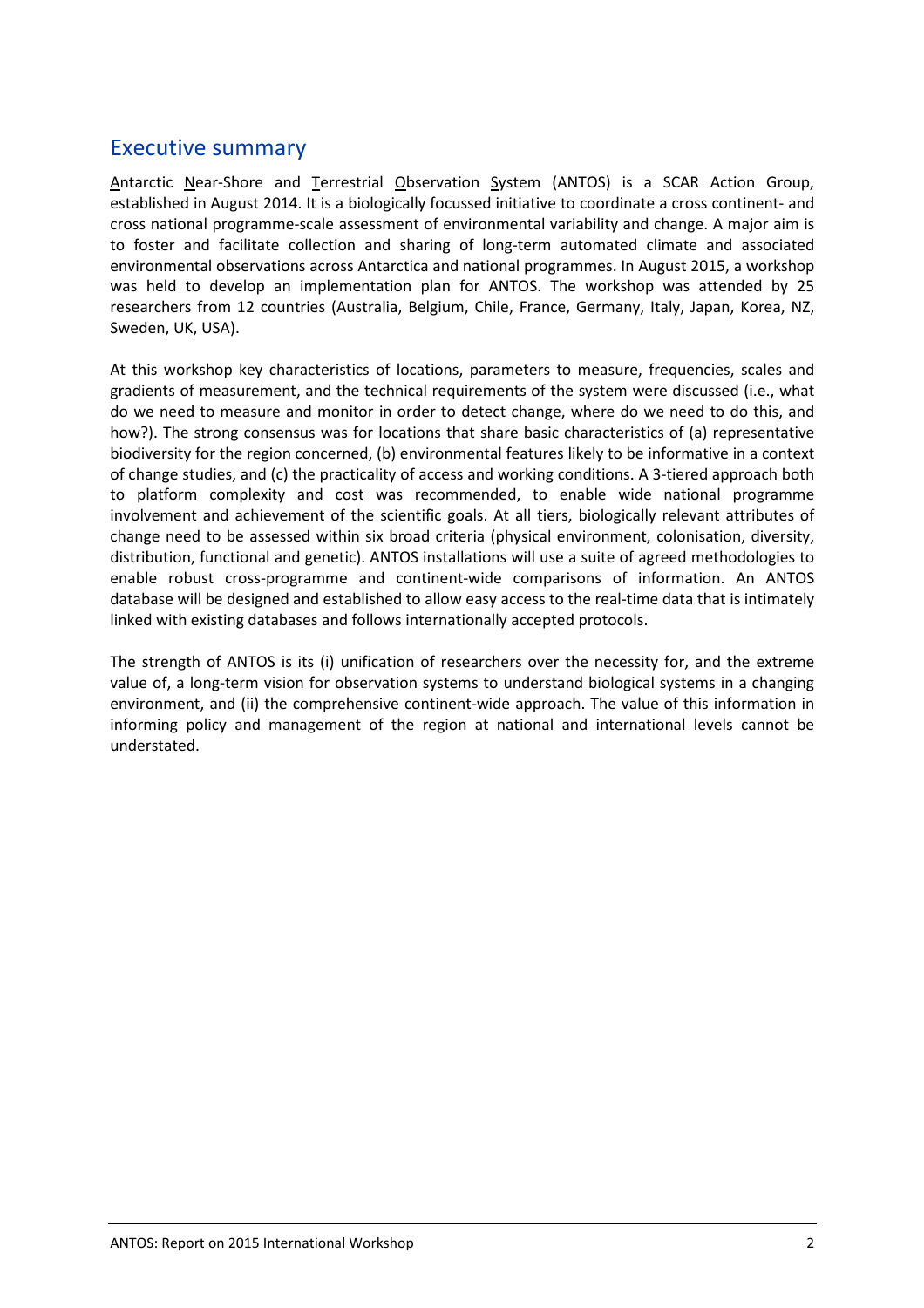#### **Take home messages:**

| For scientists                  | Participation in ANTOS will ensure standardised               |
|---------------------------------|---------------------------------------------------------------|
|                                 | measurements of biology and environments across wide          |
|                                 | spatial scales, and will contextualise field-based and remote |
|                                 | sensing biological research. The ANTOS network will be pan-   |
|                                 | continental and designed to be adaptable and provide a        |
|                                 | continuous telemetry capability for regional observations.    |
| For policy makers               | Managing and understanding Antarctic ecosystems in the        |
|                                 | light of environmental change poses a significant challenge.  |
|                                 | It requires confidence in identification of trends and        |
|                                 | changes in these ecosystems. ANTOS has been established       |
|                                 | in recognition of the need for this basic information, which  |
|                                 | is crucial for informing management approaches and            |
|                                 | policies.                                                     |
| For National Antarctic Managers | Involvement in this pan-Antarctic initiative will have wide   |
|                                 | benefits for all nations through improved knowledge of        |
|                                 | existing environmental patterns and processes at scales       |
|                                 | relevant to ecosystems and biology, as well as their          |
|                                 | predicted response to change across the continent. These      |
|                                 | observations can significantly reduce the uncertainties in    |
|                                 | logistics planning and operations.                            |







The above organisations are thanked for their support of this workshop.

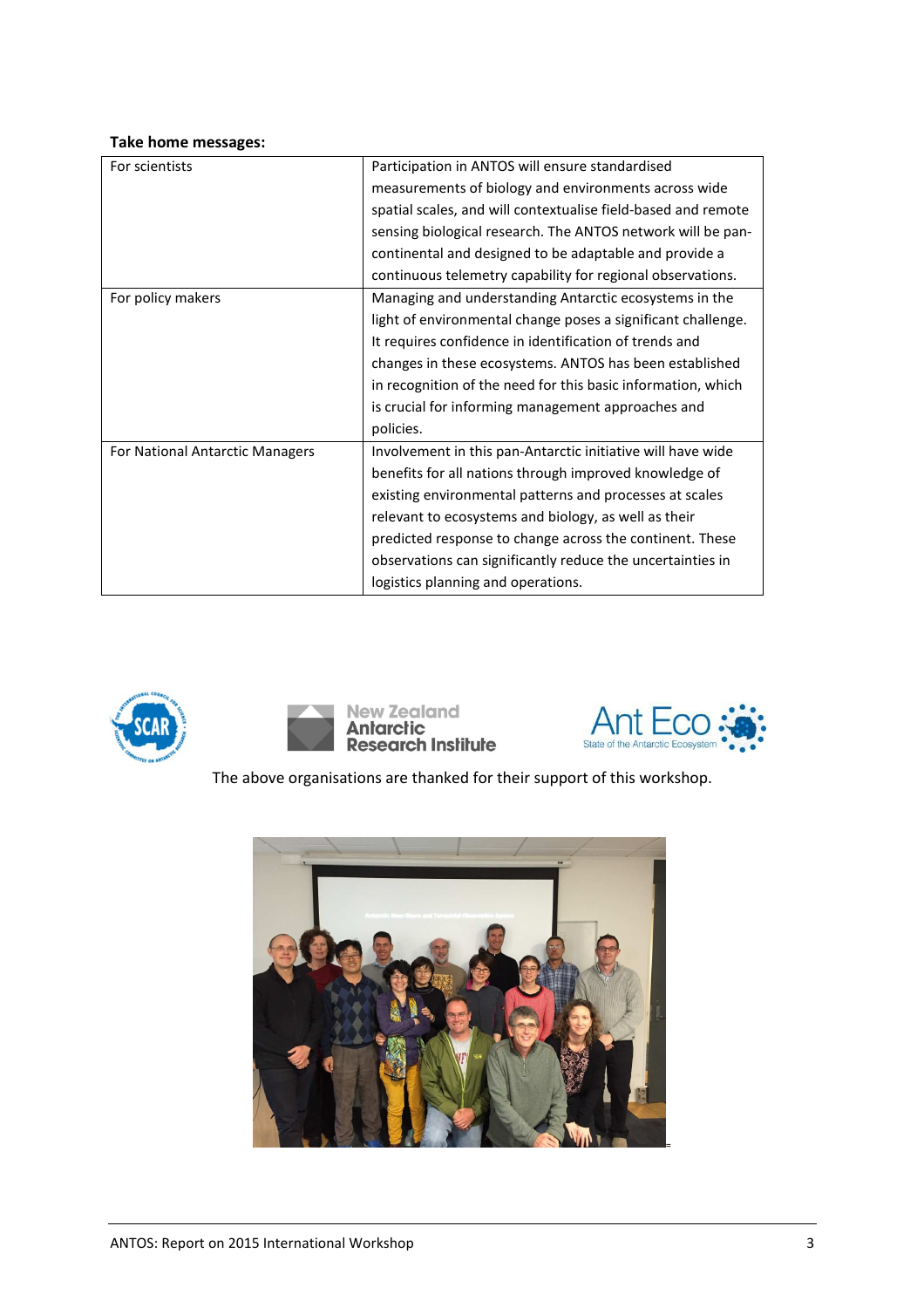## 1 Background

In April 2014, SCAR (through support from the Tinker Foundation) commissioned 75 Antarctic scientists and policy makers from 22 countries to undertake the first 'Antarctic and Southern Ocean Horizon Scan'. This initiative ultimately identified six priority research areas and associated questions that urgently need to be addressed in the next two decades (Kennicutt et al. 2014a, b). A significant number of these questions are directed towards climate change and the critical need for long-term observations to underpin our ability to predict how the continent is likely to respond. Before we can predict and identify changes in these ecosystems, we first need to understand existing patterns and processes, and the magnitudes and rates of natural variability in both marine and terrestrial systems, at spatial and temporal scales relevant to their biota and communities.

Antarctic Near-Shore and Terrestrial Observation System (ANTOS) is a SCAR Action Group (2 years in duration), established in August 2014. ANTOS was formed in response to the widespread recognition of the need for information on variability in environmental parameters that influence Antarctic ecosystems. It is a biologically focussed initiative to coordinate a cross continent- and cross national programme-scale assessment of environmental variability and change. The first major activity of this Action Group to further the development of ANTOS and meet the needs of SCAR, was a two-day international workshop, held in Hamilton, New Zealand, in August 2015. The activities and outcomes of the workshop are the subject of this report.

#### 1.1 Aims of ANTOS

The central tenet of ANTOS is to identify and interpret the response of long-term environmental change to Antarctica's continental and sub-Antarctic near-shore and terrestrial ecosystems. Consequently, ANTOS aims to **establish an integrated, coordinated transcontinental and transregional observation system to track variability and change, both in biota and their environments**. In essence, ANTOS will **provide robust data to contextualise change** across an entire global region in both near-shore and terrestrial realms. Furthermore, ANTOS will **provide a platform** for current and future science programmes to operate within, which will allow locally collected data to be leveraged into a much larger continental scale reference network.

The specific goals of ANTOS are to:

- Establish an observation network to address key scientific questions;
- Create a tiered approach to observations, facilitating and encouraging buy-in and involvement of national programmes with different levels of resourcing, logistic, and scientific capabilities;
- Stimulate the development of new observation technologies, data capture, and data sharing;
- Provide opportunity for alignment of national and international programs and projects, and also an observational platform for SCAR science activities;
- Provide information to assist evidence-based conservation decisions and policy in Antarctica and the sub-Antarctic.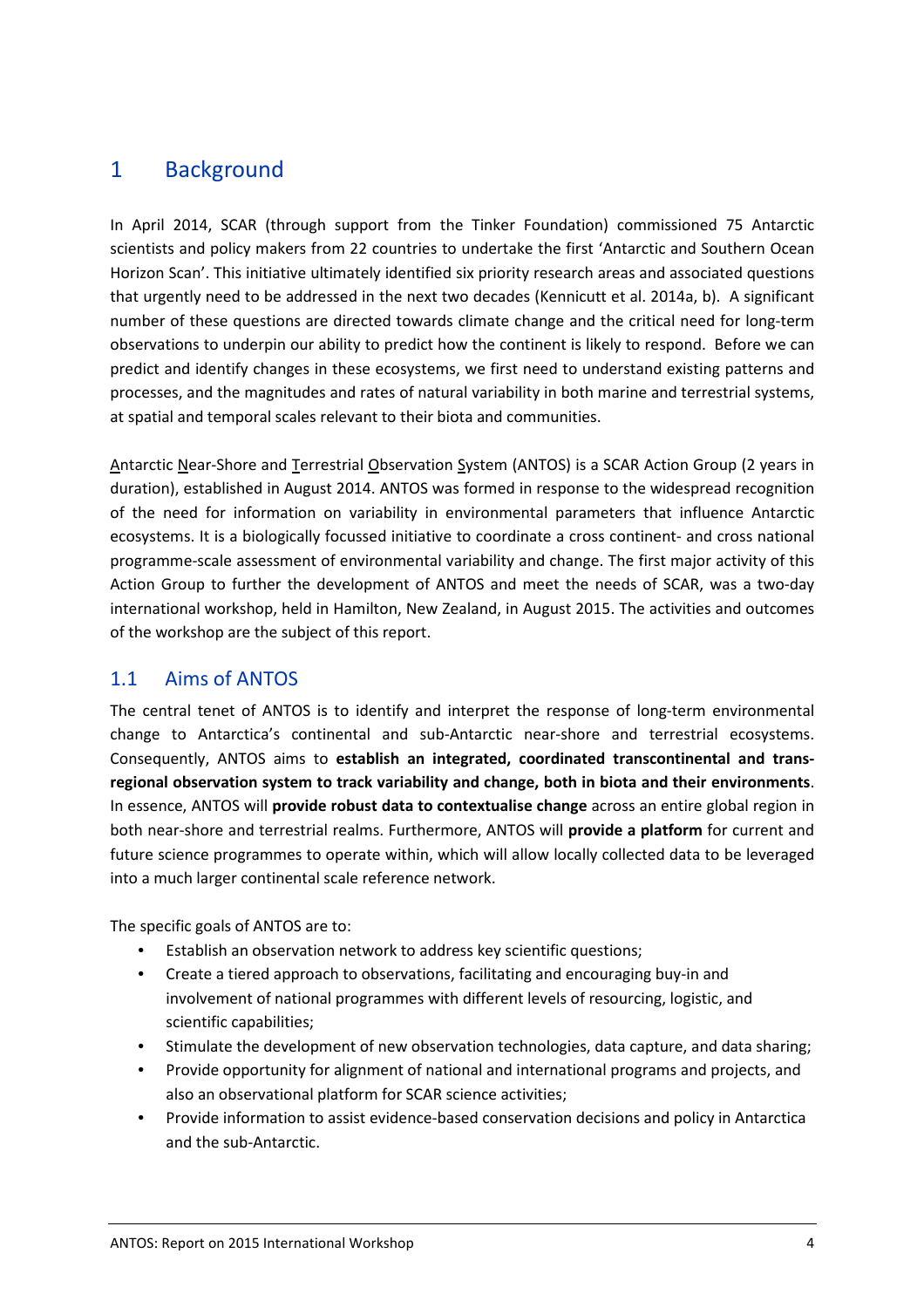#### 1.2 International relevance

Increasing profile is being given to the responsibility of Antarctic Treaty nations to monitor, manage responsibly, and conserve the Antarctic environment. This is recognised as a key output of the current generation of SCAR biological research programmes. However, even now, there is a scarcity of robust environmental data collected at biologically relevant scales and over sufficiently long timescales—particularly to allow analysis in comparison with WMO meteorological datasets and climate trends. Likewise, knowledge of Antarctic biodiversity, including functioning and process, especially for microbial groups, remains far from complete. ANTOS will provide a vehicle for delivery of these fundamental data gaps, firstly to the Antarctic research community, and then to SCAR bodies and the Antarctic Treaty System (ATS).

## 2 The workshop

To develop a clear vision for the implementation of ANTOS, a workshop was held over two days in Hamilton, New Zealand in August 2015. It was attended by 25 researchers from 12 countries (see Appendix A; 16:9 male:female). Six of these participants attended 'virtually', by participating in hourlong internet summary sessions that were held each evening following the main workshop.

The workshop agenda is provided in Appendix B. Day 1 of the workshop began with an overview of the history of ANTOS and a review of (and an agreement on) its aims. Several presentations were given which described existing initiatives of relevance to ANTOS. Breakout groups then discussed questions to be addressed and key parameters to be measured in marine and terrestrial systems, respectively. Day 2 followed with information on existing programmes and a discussion of technology that was potentially relevant to ANTOS. Marine and terrestrial breakout groups then designed a tiered system of increasingly complex 'nodes' or towers for the ANTOS system. The workshop concluded with a summary of the discussions, and recommendations for the final year of the ANTOS action group and into the future. Below, we detail the major discussion topics.

## 2.1 Suggested configuration philosophy of ANTOS

*ANTOS should be of interest to all national programmes*. The consensus of the meeting was that a tiered configuration approach to the ANTOS sites and installations would encourage greater participation and longer-term engagement, especially from national programmes whose resources are limited and/or where long-term commitment would be difficult to obtain. Consequently, the design includes a three-tiered approach, from basic and relatively inexpensive to more complex and more expensive.

Our goal is to have ANTOS sites around the Antarctic continent, initially with at least one in each of the Antarctic and Sub-Antarctic Conservation Biogeographic Regions to begin to meet the goal of wide spatial coverage. These will form the basis of ANTOS core 'nodal sites'. Within sites data will be collected ranging from simple to more complex relating to scientific questions and instrumentation with installations.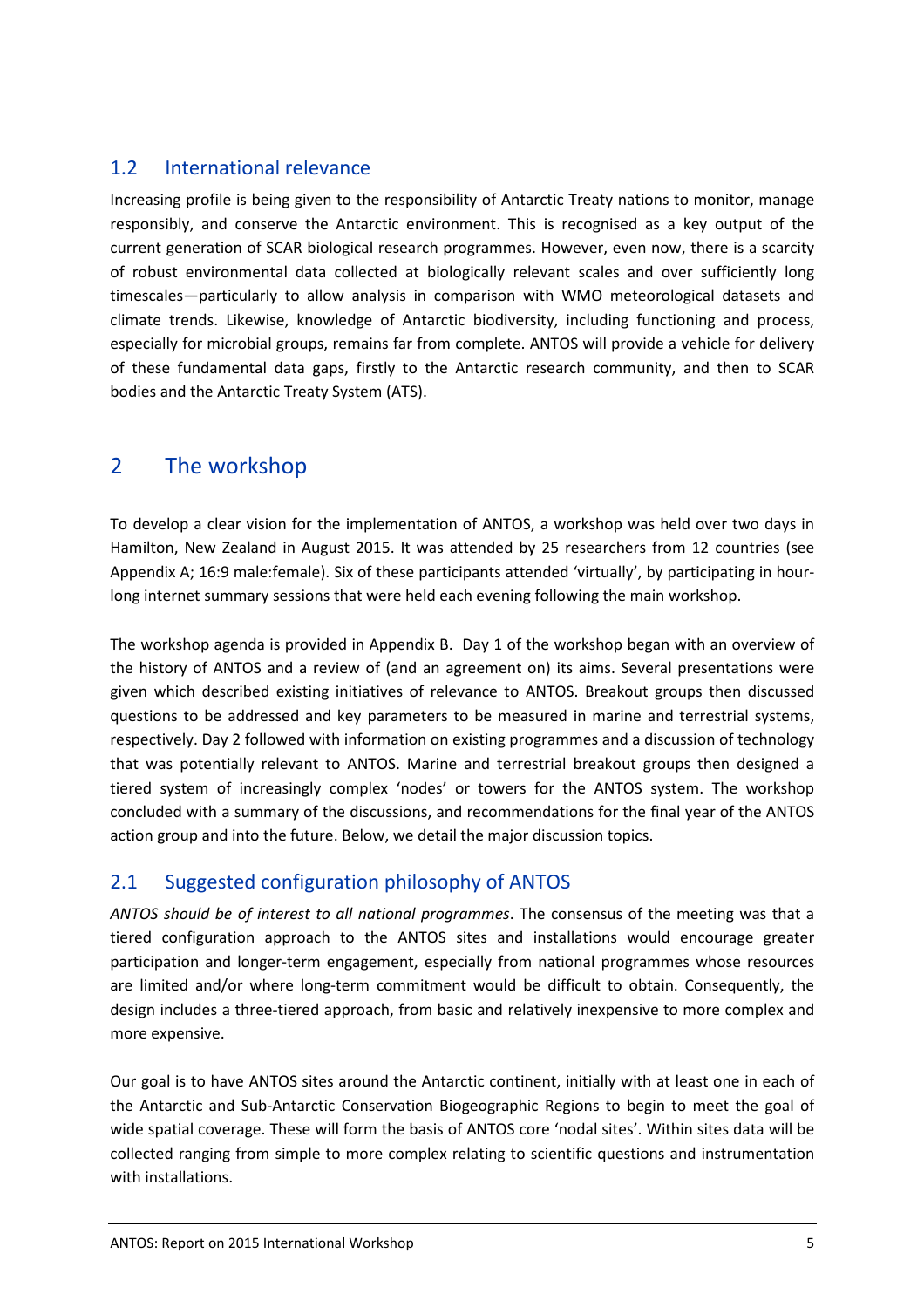At all levels of surveillance, *biologically relevant attributes of change will be made within six broad criteria*: physical environment, colonisation, diversity, distribution, function, and genetics. These criteria were chosen as they encompass desirable parameters required for detecting, understanding, and interpreting change in both marine and terrestrial systems.

Ideally, all *ANTOS installations within ANTOS sites should be identical in design and makeup* (for marine and terrestrial, respectively). While any instrumentation does not need to be a specific type/brand, it does need to measure a suite of agreed parameters at the specified resolution and temporal scale so that data can be harmonised and usefully compared. We envisage that participating national programmes will elect to engage at a level commensurate with their current and projected science needs. We also recognise the great value of existing long-term data sets and of incorporating these programmes/sites in ANTOS.

*Widespread engagement with ANTOS is key*. The success of ANTOS will be measured by the continental coverage and national programme participation, and by long-term sustainability of the monitoring effort. The workshop participants felt that the highly comparable data collected will not only be immediately important at local scales, but will become increasingly valued as the most comprehensive continental scale long-term data set of its kind on Earth.

#### 2.2 Nodes

An instrumentation network of core nodal sites will be established in terrestrial (including freshwater and ice/snow where appropriate) and nearshore environments. These sites will share basic characteristics of representative biodiversity for the region concerned, environmental features likely to be informative in the context of change studies, and practicality of access and working. The goal is a network of sites representative at a transcontinental scale linking through Antarctica and the sub-Antarctic islands to other southern continents. This is likely to be achieved through a step-wise development, building initially on a core set of existing and relatively well documented locations, while at the same time identifying additional locations suitable for *de novo* construction/installation of new nodal sites.

#### 2.3 Location of nodal sites

Site selection will consider the following attributes: biodiversity, existing information, transition zones, terrestrial-nearshore links (where appropriate), and gradients. Since the network will be ecosystem focused the node locations should be chosen to access the unique biological attributes in any given region in both the marine and terrestrial systems. Ideally this would mean utilizing *a priori* knowledge from participating programmes to recommend locations suitable for long-term observations of change.

We recognise that invaluable long-term observations are (or have been) made in some parts of Antarctica. Consequently, we recommend a survey of international programmes to identify the location, parameters measured, and duration of those existing sites to assess their potential for inclusion as ANTOS nodes based on the above attributes. Additionally, a formal analysis of useful site locations would be beneficial in order to identify regions with key characteristics in terms of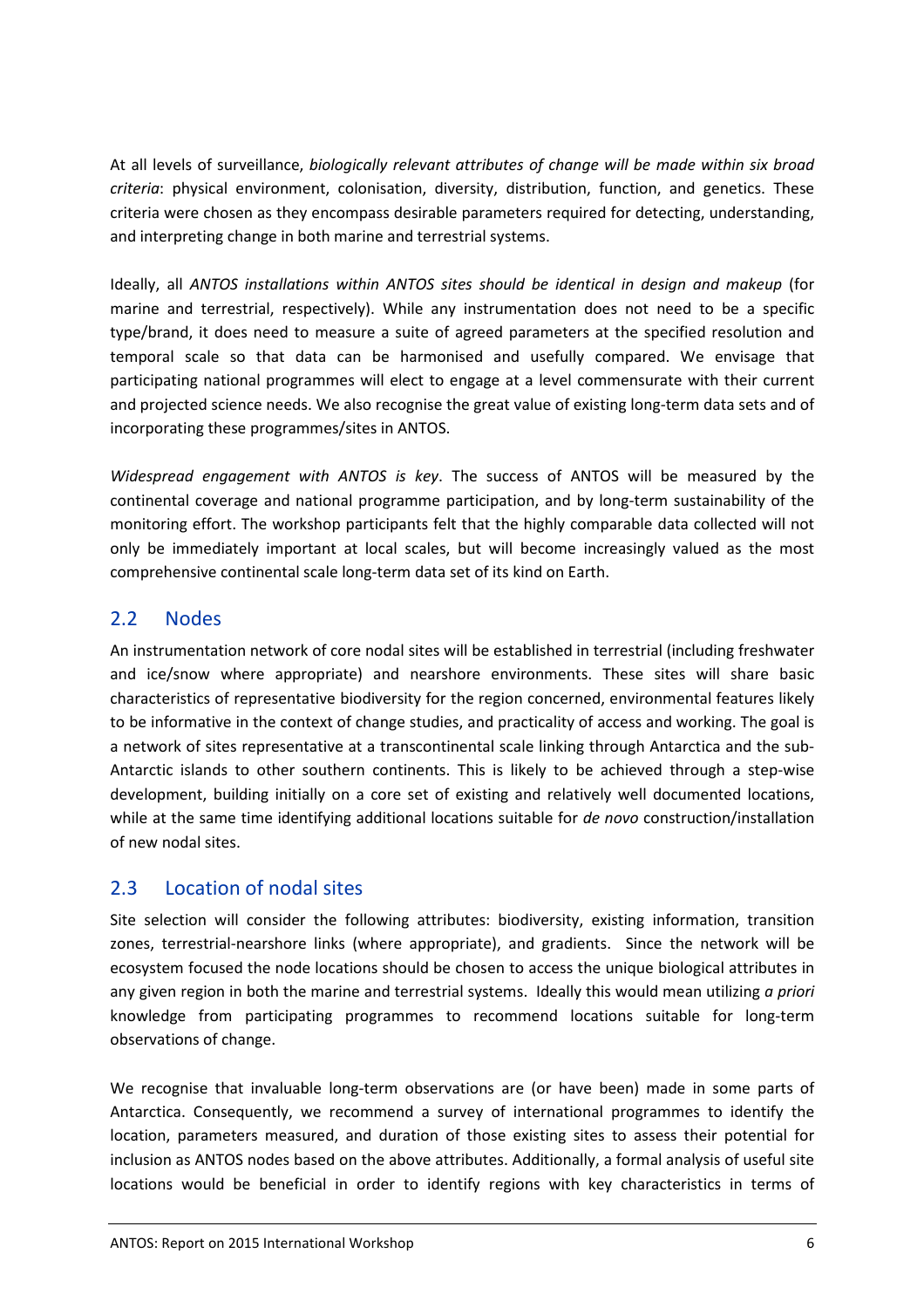expected change, and potential for identifying and detecting this change. Critical to the success of ANTOS will be continent-wide coverage.

#### 2.4 Tiered measurement system

A tiered measurement system is suggested to better enable wide participation. The complexity and diversity of data types, inference and interpretability increases as the tiers increase. Within the marine and terrestrial systems, we have identified and agreed on a basic array of information that should be collected (e.g., standard macroclimatic data on land). This is because global models of climate are not yet precise at local or regional scales. One important consideration when scoping this design was the inclusion of measurements that would help elucidate linkages between the marine and terrestrial realms.

The design philosophy of an ANTOS installation is to monitor a broad range of biometrics (and biological proxies) that sense at different levels of biological resolution (e.g., hourly biological activity assessment to decadal measurements of vegetation coverage). This will provide the greatest ability to capture and validate change as it happens. We suggest that many installations could be made in areas near to current established stations or permanent camps, to allow ease of access during the summer months. However, sites must represent as unmodified a system as possible and not be under the influence of the station/camp itself.

#### 2.4.1 Terrestrial measurements

Each site established would consist of a hardware installation coupled to a level of local or regional biological and geochemical assessment, mapping, and monitoring on a temporally graduated schedule depending on the Tier level chosen.

We envision three primary tiers, starting at a relatively simple enhanced telemetered AWS system (ANTOS Tier 1) graduating up to a 10 m tower with regional monitoring and local wireless slave subnode telemetry capabilities (ANTOS Tier 3). We believe a strategy where the ANTOS installations are identical in design and makeup and where all acquired data are telemetered daily to a central location will provide the most efficient, effective, and comparable monitoring approach possible.

The description of each ANTOS Terrestrial Tier level commitment is outlined in Table 1. The backbone to each installation would be an Iridium-telemetered AWS. The basic unit would be designed to require an initial investment of under \$20,000 USD. With each of the successive Tier levels, there is a significant increase in both the parameters being sensed and the level and frequency of on-ground assessment and monitoring required. Key to each ANTOS installation will be the ability to expand with little additional investment. New sensors can be easily added to meet current local research needs.

Each installation will require hardware accompanied by some level of local or regional level biological and geochemical assessment, mapping, and monitoring on a temporally graduated schedule depending on the Tier level chosen. ANTOS Tiers 2 and 3 as described offer a wireless expandability opportunity to accommodate new remote environmental sensing technologies as they are developed and introduced. The telemetry streaming capability will be developed and maintained to enable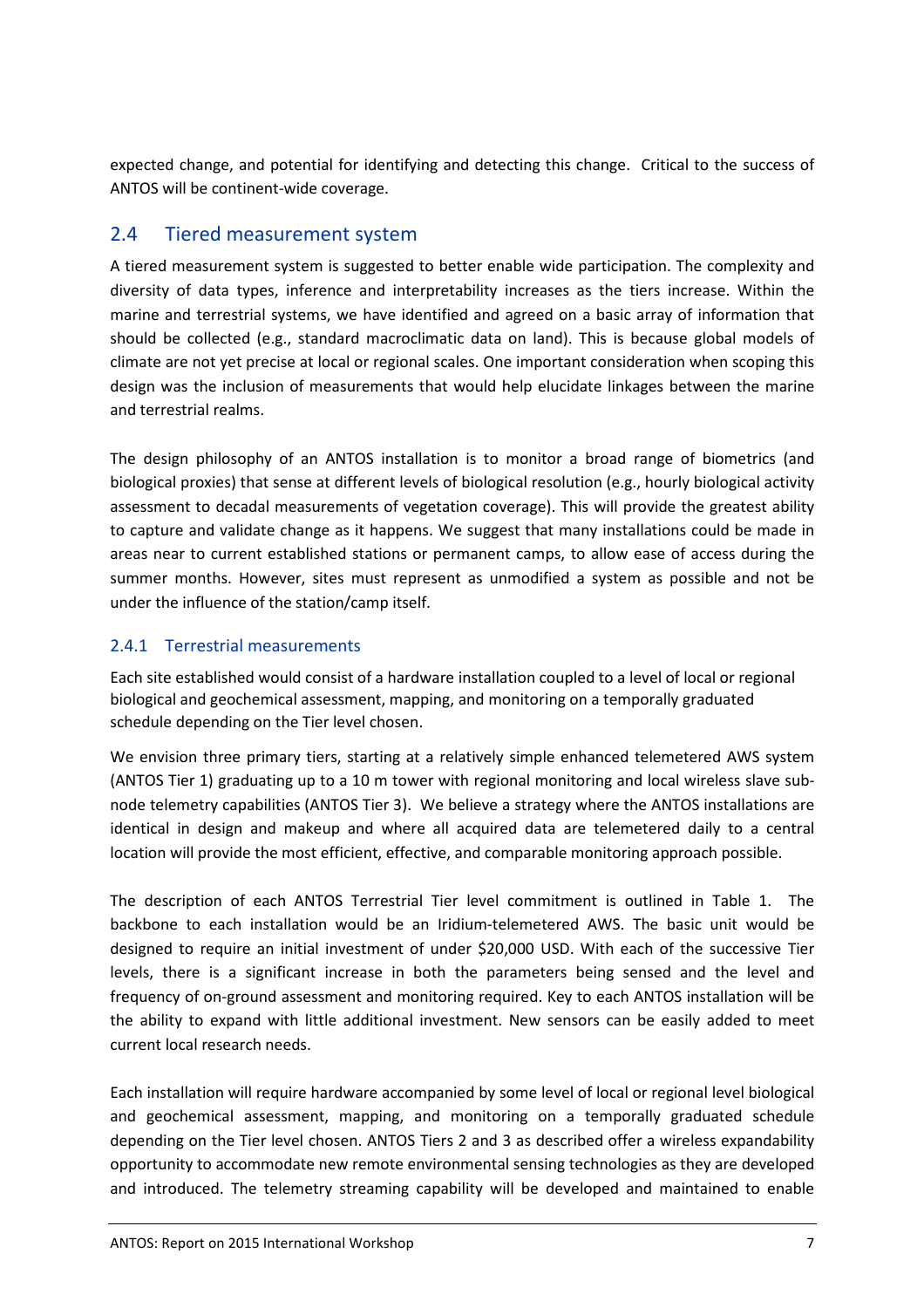additional sensors to be brought online as needed by the hosting programme. The Tier 2 and 3 installations will also offer the ability to receive data and transmit instructions to any local near-shore telemetry device.

#### 2.4.2 Marine measurements

The tier distinction is based around different levels of understanding. ANTOS Tier 1 measurements will document basic information on parameters that might be expected to vary and/or change (i.e., what is changing), and includes physical, biological and community level information (Table 2). ANTOS Tier 2 measurements will help interpret why those variables measured in ANTOS Tier 1 might be changing, and ANTOS Tier 3 will elucidate the mechanisms and processes behind the observed changes.

We acknowledge the importance of considering scales (temporal and spatial) at which these assessments are made, and incorporating known and anticipated gradients. We suggest that marine measurements target coastal areas, and that for increasing feasibility of study and comparison around the continent, they are restricted to shallow water (e.g., < 30 m deep).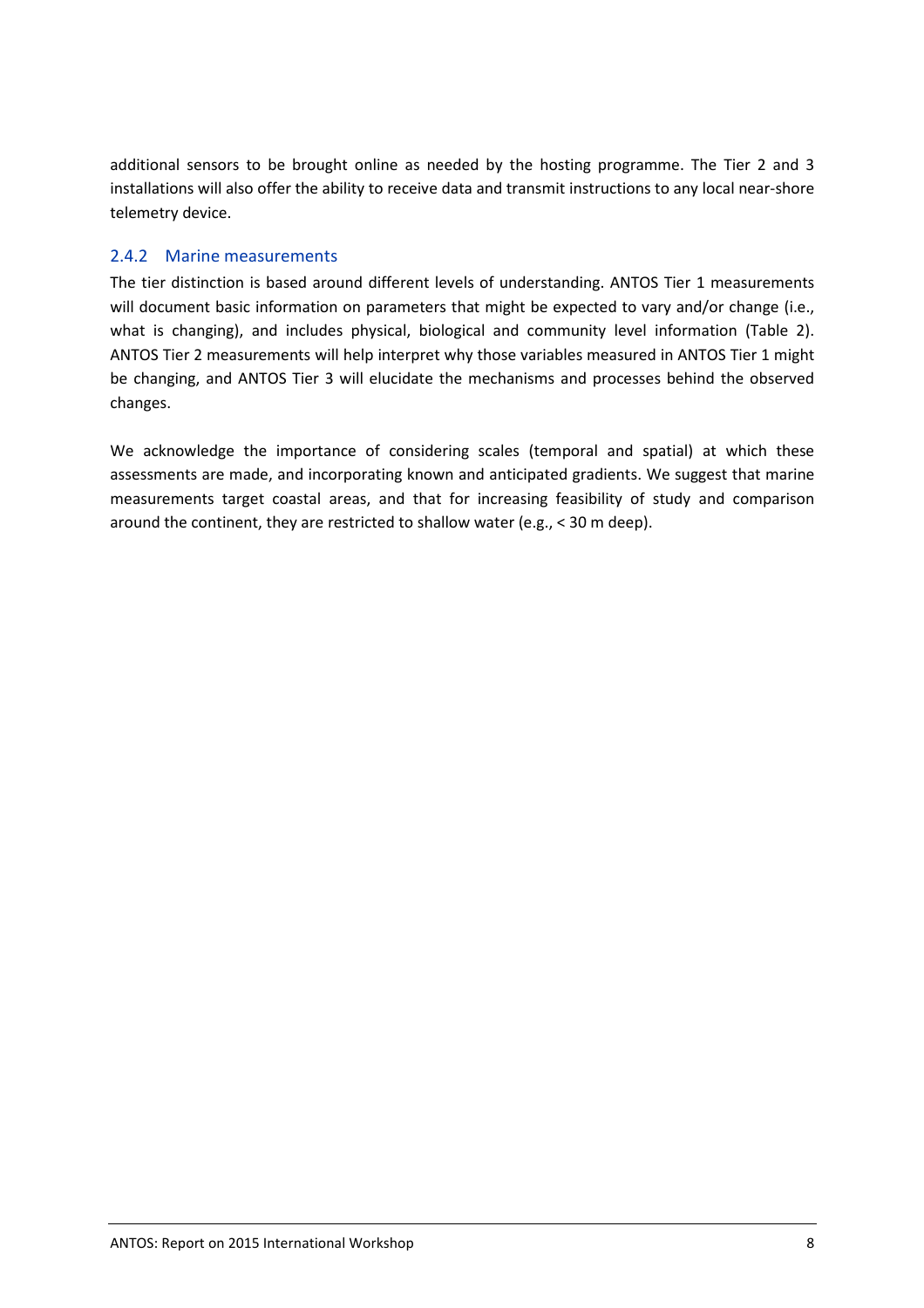Table 1. Suggested configuration of the terrestrial component of the ANTOS system at each Tier of observation. AWS = automatic weather station; RH = relative humidity; PAR = photosynthetically active radiation; PAM = pulse amplitude modulation fluorometry; nzTABS = New Zealand terrestrial Antarctic biocomplexity survey (www.nztabs.aq)

| <b>Components</b>          | Tier $1 -$ local                       | Tier $2 - local$                                                  | Tier $3 -$ regional                                      |
|----------------------------|----------------------------------------|-------------------------------------------------------------------|----------------------------------------------------------|
|                            | (5)                                    | (\$\$)                                                            | $($ \$\$\$)                                              |
| Location of site           | • Delimit site                         | • Delimit site                                                    | • Delimit site                                           |
|                            | $\bullet$ Area                         | $\bullet$ Area                                                    | $\bullet$ Area                                           |
|                            | • Geography                            | • Geography                                                       | • Geography                                              |
|                            | • History                              | • History                                                         | · History                                                |
|                            | • Establish photo points (repeat every | • Establish photo points (repeat every 5 years)                   | • Establish photo points                                 |
|                            | 5 years)                               | • Satellite imagery (every 10 years)                              | • Satellite imagery (every 5 years)                      |
|                            |                                        | • MODIS: basic snow cover assessment                              | • MODIS, ISAT, Worldview 2 & 3                           |
|                            |                                        |                                                                   | • GIS modelling of site characteristics                  |
| <b>Terrestrial systems</b> |                                        |                                                                   |                                                          |
| Biodiversity               | Basic local survey:                    | Complete survey (nzTABS style: 10 yearly)                         | Complete survey (nzTABS regional style)                  |
| (5 yearly)                 | • Composition                          | • Composition                                                     | • Comprehensive composition survey                       |
|                            | • Distribution                         | • Distribution                                                    | • Distribution                                           |
|                            | • Basic vegetation mapping             | • Comprehensive vegetation mapping (5 yearly)                     | • Comprehensive vegetation mapping                       |
|                            |                                        |                                                                   | Spectral mapping                                         |
|                            |                                        |                                                                   | Population genetic survey                                |
| AWS                        | • Wind speed and direction             | • Wind speed and direction                                        | • Wind speed and direction                               |
|                            | • Air temp (2 for calibration)         | • Air temp (2 for calibration)                                    | • Air temp (2 for calibration)                           |
|                            | $\bullet$ RH (air)                     | $\bullet$ RH (air)                                                | $\bullet$ RH (air)                                       |
|                            | $\bullet$ Light                        | $\bullet$ Light                                                   | $\bullet$ Light                                          |
|                            | $\bullet$ PAR                          | $\bullet$ PAR                                                     | $\bullet$ PAR                                            |
|                            | • Dew point                            | • Dew point                                                       | • Dew point                                              |
|                            | • Soil moisture and temp               | • Precipitation/snow fall                                         | • Precipitation/snow fall                                |
|                            |                                        | • Active layer (soil moisture and temp - 10 cm intervals)         | • Active layer (soil moisture and temp - 10cm intervals) |
|                            |                                        | • Possibly - wireless capability for local slave sensor<br>arrays | • Wireless capability for local slave sensor arrays      |
| <b>Aeolian Collections</b> | Passive                                | Active including composition and particle size                    | Active including composition and particle size           |
|                            |                                        |                                                                   | Ice core analysis                                        |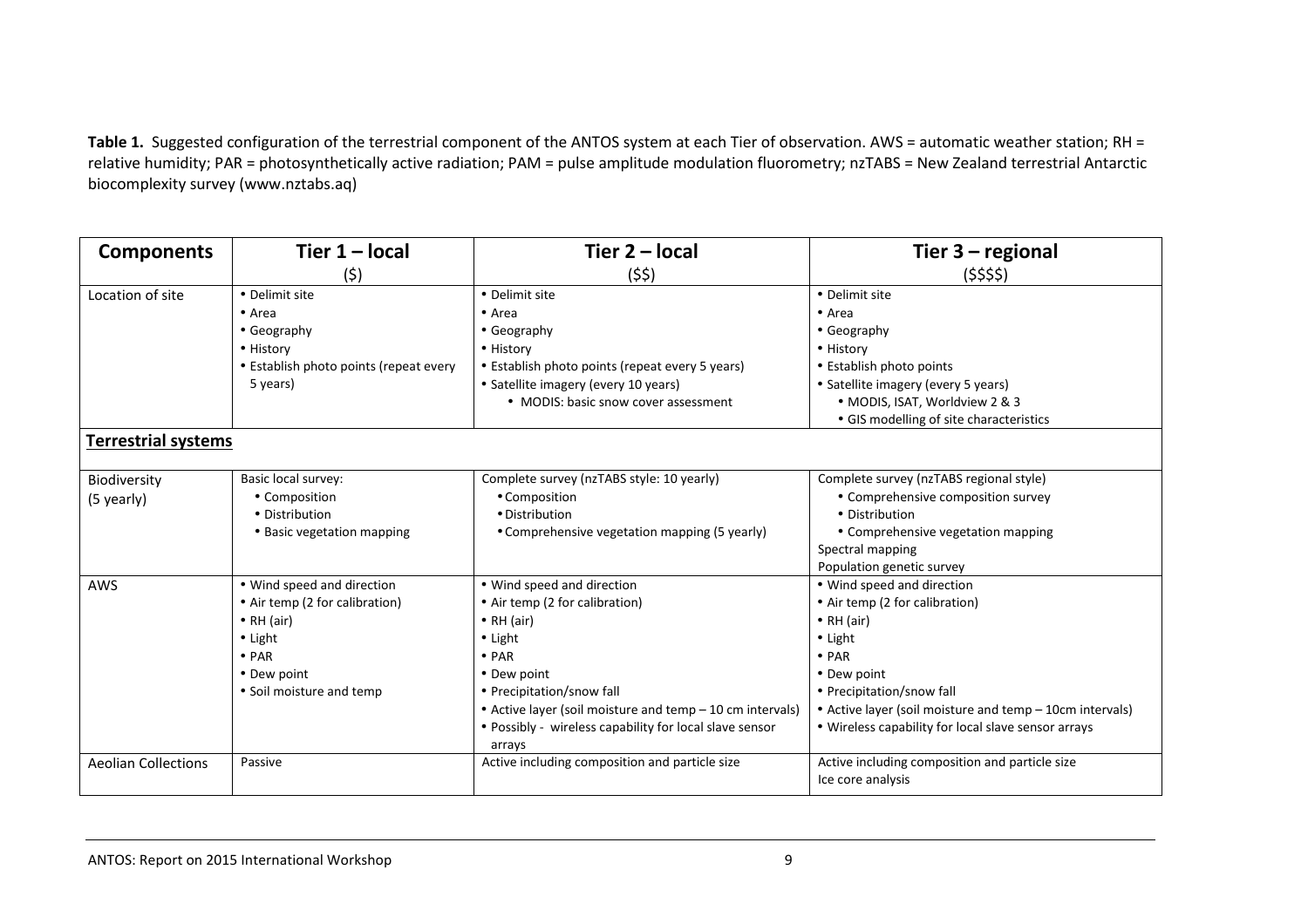| Respiration                | <b>NA</b>                 | $CO2$ flux (Local)                      | • Soil $CO2$ flux (regional)            |
|----------------------------|---------------------------|-----------------------------------------|-----------------------------------------|
|                            |                           |                                         | • Soil $CO2$ flux subsurface array      |
|                            |                           |                                         | $\bullet$ Gas cycling                   |
| <b>Biological activity</b> | <b>NA</b>                 | PAM - photosynthesis                    | • $PAM - photosynthesis$                |
|                            |                           |                                         | $\bullet$ Eddy covariance               |
|                            |                           |                                         | $\bullet$ Transcriptional activity      |
| Soil Geochemistry          | • Basic Nutrients         | • Nutrients, TOC, TON                   | • Nutrients, TOC, TON                   |
| (5 yearly)                 | $\bullet$ EC              | • Elements (ICP-MS)                     | • Elements (ICP-MS)                     |
|                            | • Conductivity            | $\bullet$ EC                            | $\bullet$ EC                            |
|                            |                           | • Conductivity                          | • Conductivity                          |
|                            |                           |                                         | • Isotopic chemistry                    |
| Limnetic systems           |                           |                                         |                                         |
|                            |                           |                                         |                                         |
| Hydrology                  | • Stream Flow (5 yearly)  | • Stream Flow (yearly)                  | • Stream Flow (yearly)                  |
|                            | • Lake Levels (5 yearly)  | • Lake Levels (yearly)                  | • Lake Levels (yearly)                  |
|                            | • Geochemistry (5 yearly) | • Geochemistry                          | • Geochemistry                          |
|                            | • Nutrients, TOC, TON     | • Nutrients, TOC, TON                   | • Nutrients, TOC, TON                   |
|                            | • EC, Conductivity        | • EC, Conductivity                      | • EC, Conductivity                      |
|                            |                           | • Permafrost degradation/thermokarsting | • Permafrost degradation/thermokarsting |
|                            |                           |                                         | • Hydrological modelling of site        |
|                            |                           |                                         |                                         |
| <b>Biological activity</b> | <b>NA</b>                 | PAM - photosynthesis                    | PAM - photosynthesis                    |
|                            |                           |                                         | Eddy covariance                         |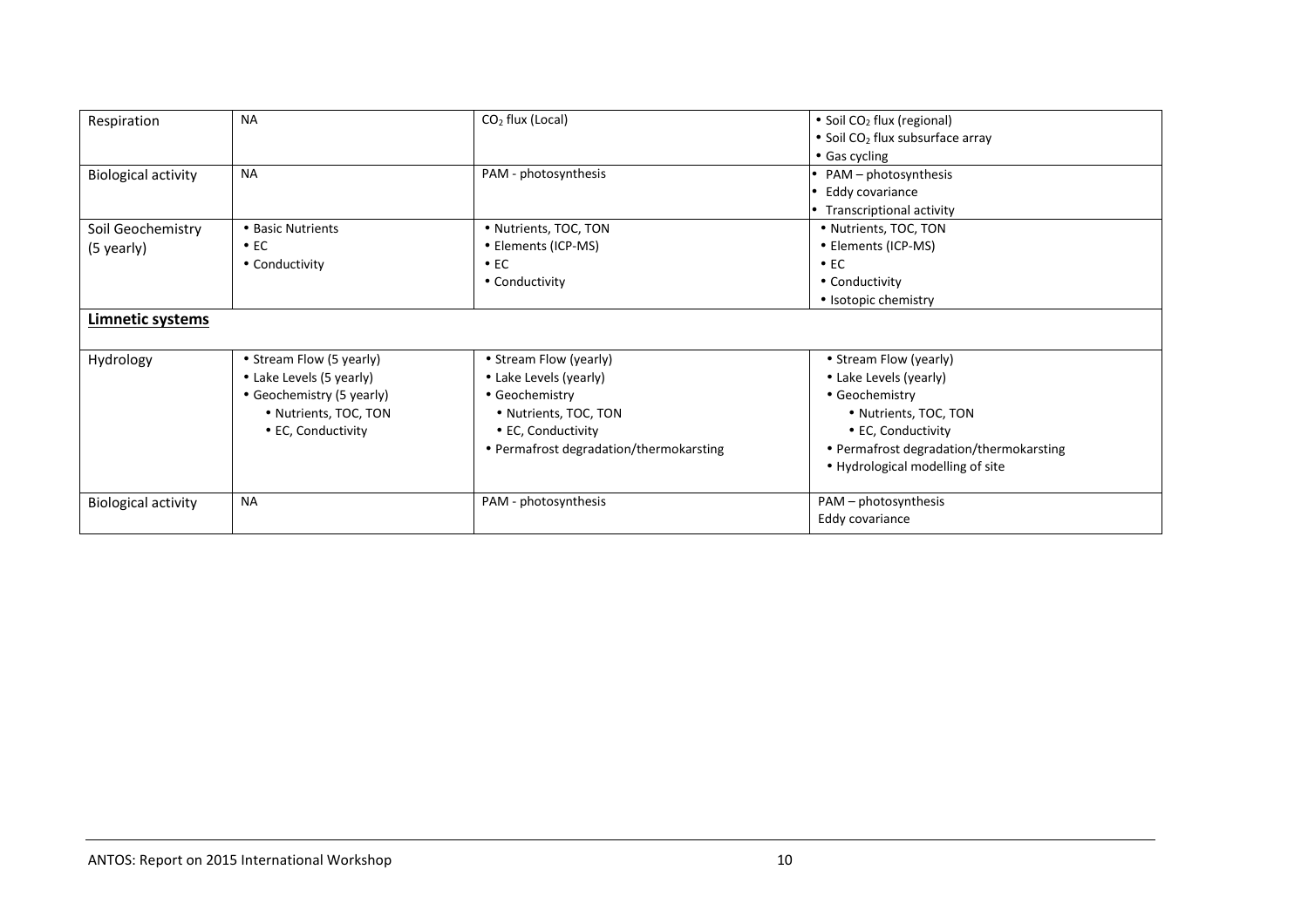Table 2. Suggested configuration of the marine component of the ANTOS system at each Tier of observation. CTD = Conductivity, Temperature, Depth; ARMS = Autonomous Reef Monitoring Structure; ROV = remotely operated vehicle; AUV = Autonomous underwater vehicle; NA = not applicable. See glossary for definition of programme acronyms.

| Change          | Tier 1                       | Tier <sub>2</sub>                                      | Tier 3                                                                                                                                                            |
|-----------------|------------------------------|--------------------------------------------------------|-------------------------------------------------------------------------------------------------------------------------------------------------------------------|
|                 | (\$)                         | (55)                                                   | $($ \$\$\$)                                                                                                                                                       |
| Physical        | Remote sensing (e.g., of ice | Monitoring array/sedimentation                         | • Water column assessment (CTD profiler)                                                                                                                          |
|                 | conditions, Chla, etc)       | • Currents                                             | • Coded, real time monitoring array                                                                                                                               |
|                 |                              | • Fluorometer                                          | • Depth resolved                                                                                                                                                  |
|                 |                              | $\bullet$ Light                                        | $\bullet$ PAR                                                                                                                                                     |
|                 |                              | $\bullet$ PAR                                          | • Due point                                                                                                                                                       |
|                 |                              | • Temperature                                          | • Precipitation/snow fall                                                                                                                                         |
|                 |                              | • Conductivity/salinity                                | • Active layer (soil moisture and temp - 10cm intervals)                                                                                                          |
|                 |                              | $\bullet$ pCO <sub>2</sub> /pH                         | • Wireless capability for local slave sensor arrays                                                                                                               |
| Colonisation    | Settlement (ARMS, INTERACT)  | Time-lapse (ICELAPSE)                                  | Plankton/larval dispersal                                                                                                                                         |
| Diversity       | Permanent transects, imagery | Time-lapse (ICELAPSE)<br><b>ARMS</b>                   | <b>Broad scale</b><br>$\bullet$ ROV<br>• Vessel towed systems                                                                                                     |
| Distribution    | Permanent transects, imagery | ARMS, drop camera, ROV etc,                            | <b>Broad scale</b><br>• AUV/detailed 3D mapping                                                                                                                   |
| Function        | <b>NA</b>                    | Time-lapse (ICELAPSE)<br>Fecundity<br>Sediment quality | Entire food web (isotopes)<br>Tagging (growth)<br>Ecophysiology<br>Chamber flux, eddy correlation (nutrients, O2)<br>Gene expression, contaminants<br>Experiments |
| Genetic/genomic | <b>NA</b>                    | Barcode campaign                                       | Population markers                                                                                                                                                |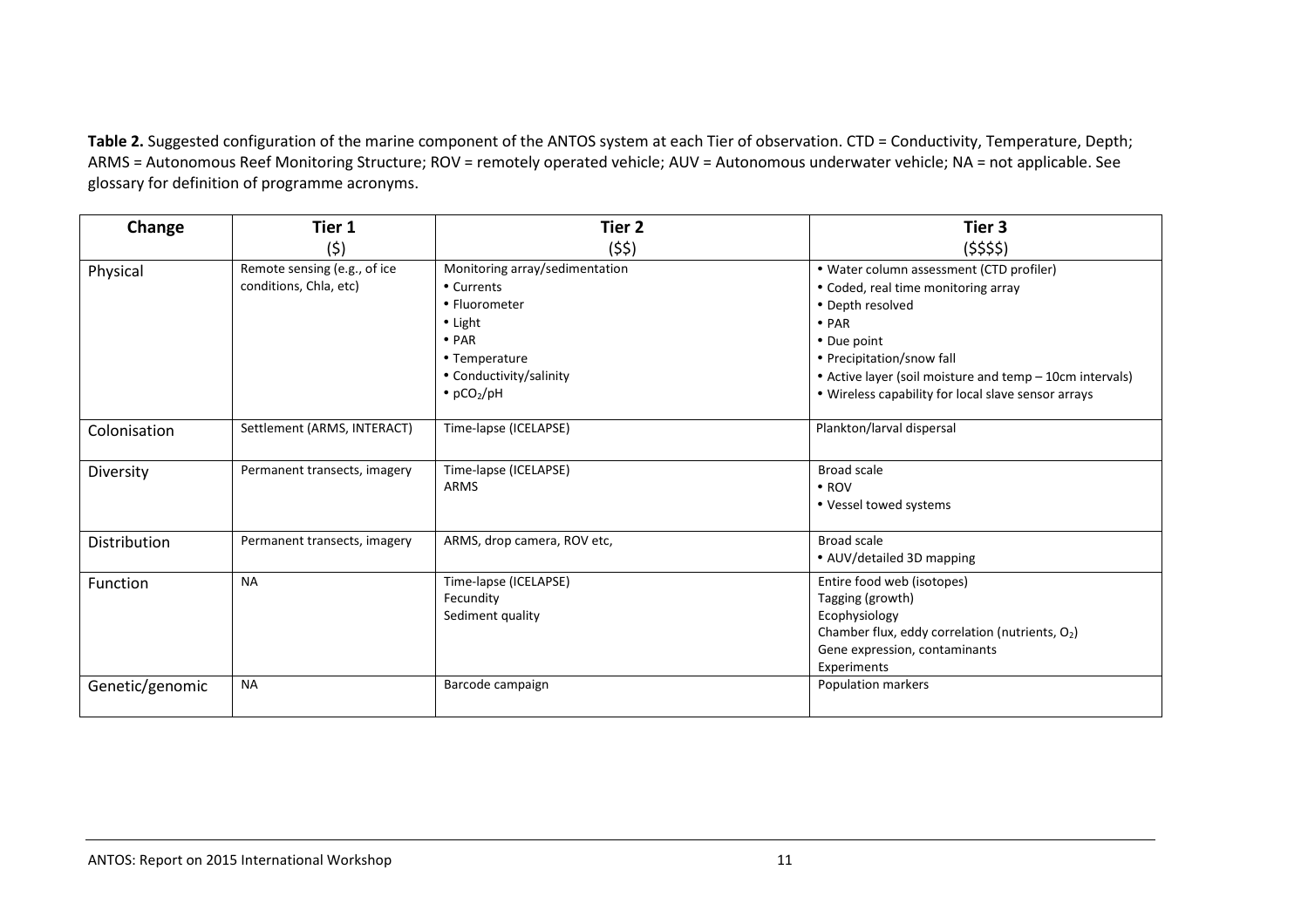#### 2.5 Cyber/data management

Critical to the success of ANTOS will be the management and accessibility of the data generated. We are very fortunate that KOPRI, under the guidance of Dr Soon Gyu Hong, has agreed to design and host an open-source ANTOS database. This is currently in the early stages of development but a provisional design was presented to the workshop attendees for comment. It was recognized that other analogous databases exist for the Antarctic arena and that we should make all efforts to integrate and cross reference our data where ever possible. The workshop attendees agreed that the comparative and predictive power of the ANTOS data comes from having all of the data accessible in one virtual location. To achieve this admirable objective an ANTOS *database advisory committee* has been established to ensure that the disciplinary data requirements and the needed statistics are considered at all phases of database design and implementation. This committee is comprised of: Soon Gyu Hong (chair), Stefano Schiaparelli/Drew Lohrer (Italy/NZ; marine), Craig Cary/Charlie Lee (both NZ; terrestrial), Fraser Morgan (NZ; database design), and Adrian McDonald (NZ; statistics).

## 3 Post-workshop activities

During the wrap-up session at the end of the workshop the attendees formulated a list of action items specifically for the Action Group that would need to be addressed prior to the next SCAR Open Science Meeting in Malaysia, 2016.

- Write a short report on ANTOS for EXCOM, 2015 (Completed);
- Conduct an international survey of existing long term data sets, to evaluate appropriate locations;
- Develop the ANTOS webpage and design an ANTOS logo;
- Write an Information Paper to be submitted through SCATS into the CEP;
- Develop a concept paper or proposal to suggest that ANTOS morph into a SCAR Expert or Task group (before EXCOM 2016).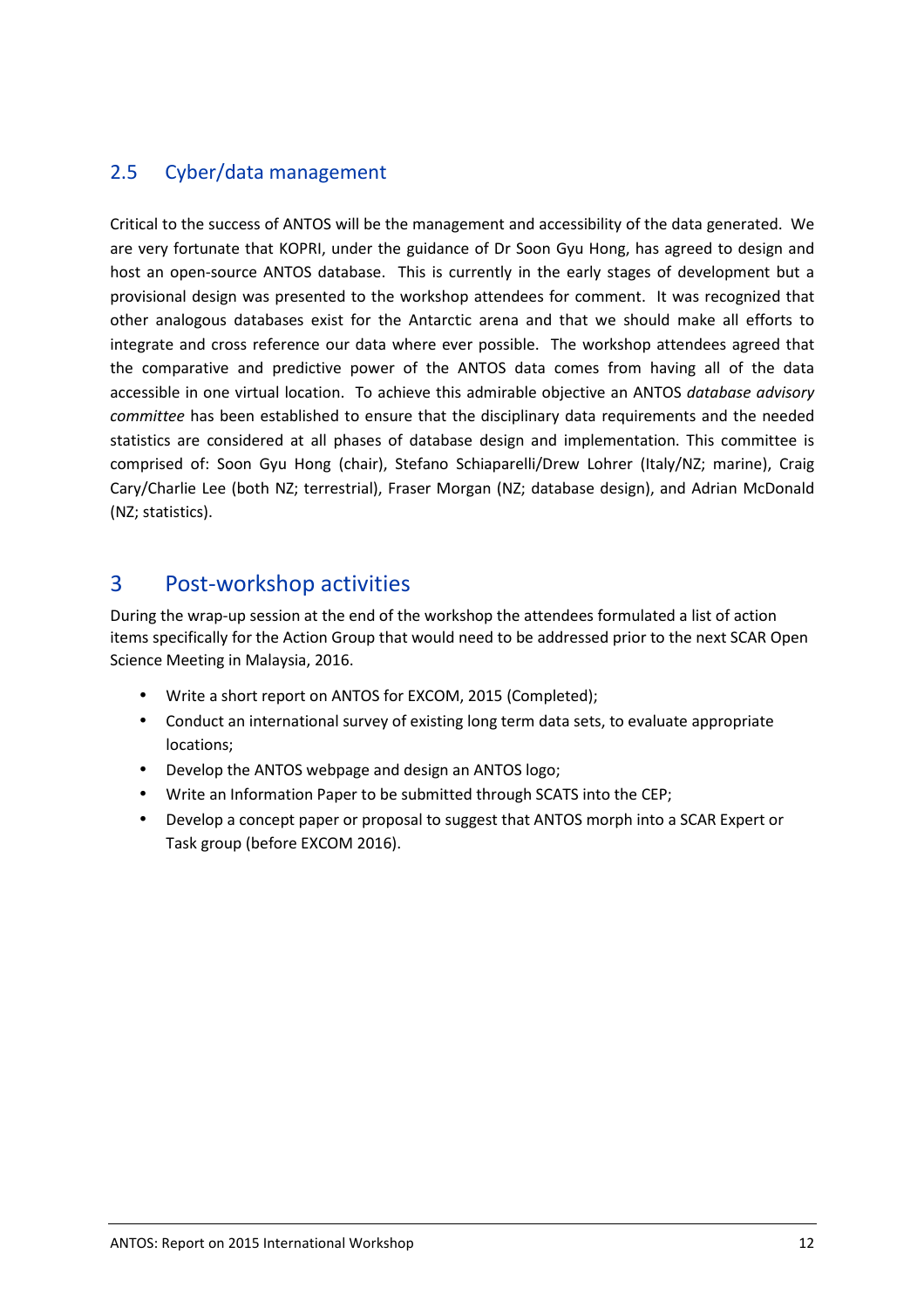## 4 Summary

#### **ANTOS Workshop Outputs and Recommendations:**

Aim: To track and attribute environmental variability and change at biologically relevant scales.

- Tiered measurement system addressing six themes, key parameters for terrestrial (including fresh water) and nearshore environments.
- Evaluate existence and content of current long-term data sets to help identify suitable areas for node placement.
- Site selection should consider: biodiversity, existing information, transition zones, terrestrial nearshore links, gradients; could also incorporate formal analysis of potentially useful site locations using GIS.
- Develop a formal paper summarising site recommendations and justifications.
- Proposal should emphasise 'flexibility' of measurement and site recommendations so that all National Programmes can participate.
- The report will include summaries targeting the Antarctic community, policy makers, and operators/logistics.
- Propose COMNAP pushes availability of spatial/temporal satellite imagery through a Data Cube approach (more of it, easier access), to help deliver Horizon Scan objectives.
- ANTOS database advisory committee has been established (see Section 2.5); will initiate discussion with AntiBiv group and other major Antarctic databases managers.
- Produce report for SSGs and National Programmes on ANTOS (with workshop input).
- Workshop attendees unanimously supported the possibility of ANTOS morphing into a SCAR Expert Group. To that end, a proposal will be submitted to SCAR prior to EXCOM 2016.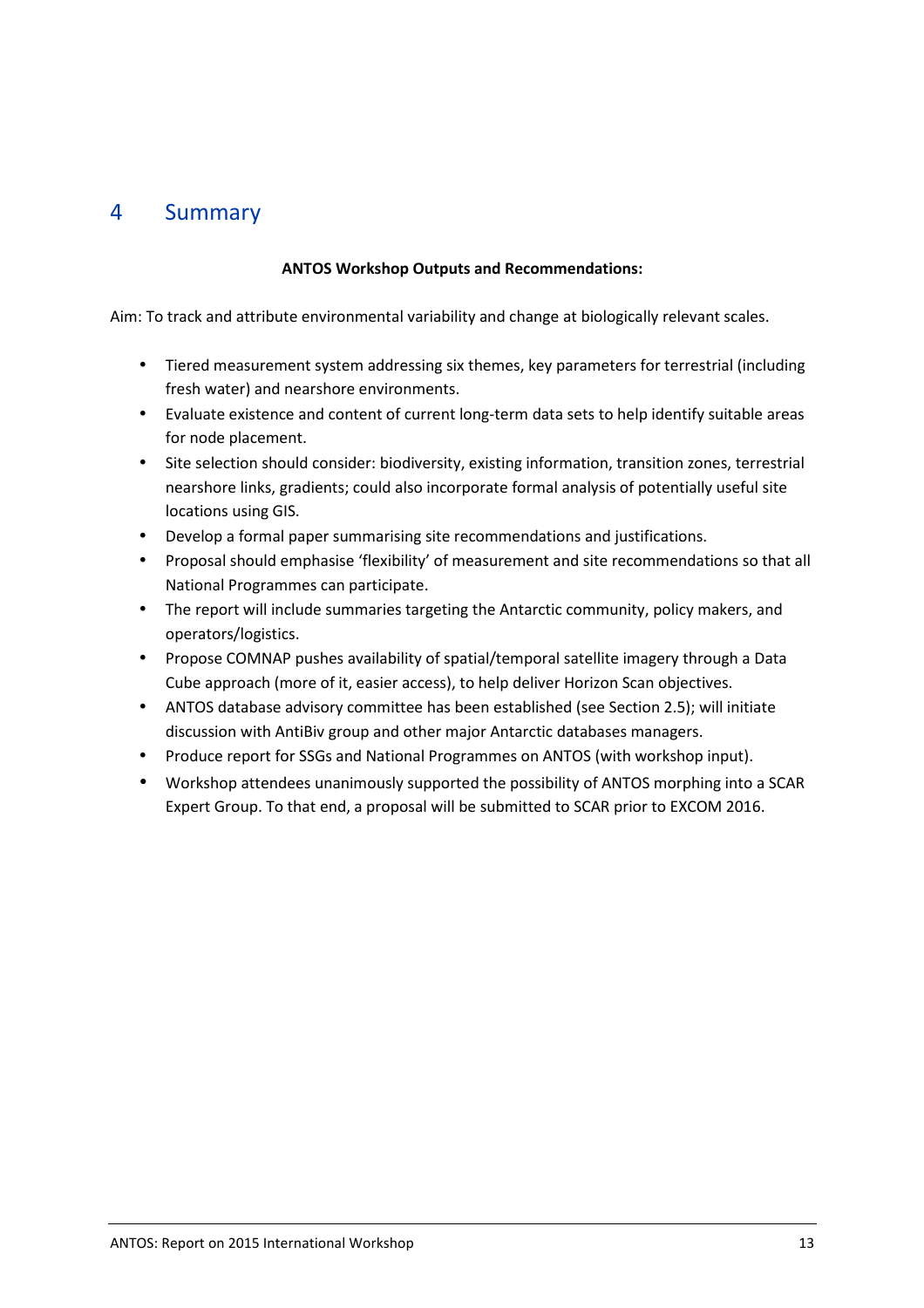## 5 Acknowledgements

We thank the workshop's funders: NZARI (principal funder), AntEco, and SCAR, who made this event possible. Thanks also to the various home institutions of the workshop participants (especially University of Waikato and NIWA) for their support. Particular thanks go to the participants of the evening internet sessions.

## 6 Glossary of abbreviations and terms

| AntEco:          | State of the Antarctic Ecosystem, a SCAR biology programme                                                                                             |
|------------------|--------------------------------------------------------------------------------------------------------------------------------------------------------|
| AnT-ERA:         | Antarctic Thresholds – Ecosystem Resilience and Adaptation, a SCAR biology<br>programme                                                                |
| ANTOS:           | Antarctic Near-shore and Terrestrial Observing Systems, a SCAR Action Group                                                                            |
| ATS:             | <b>Antarctic Treaty System</b>                                                                                                                         |
| ARMS:            | <b>Autonomous Reef Monitoring Structure</b>                                                                                                            |
| CEP:             | Committee for Environmental Protection (of the Antarctic Treaty System)                                                                                |
| EXCOM:           | <b>Executive Committee (of SCAR)</b>                                                                                                                   |
| ICELAPSE:        | Analysis of Antarctic benthos dynamics by using non-destructive monitoring<br>devices and permanent stations (PNRA 2013 / AZ1.16) (Italian initiative) |
| <b>INTERACT:</b> | International Network for Tracking Ecological Responses in Antarctic Coastal<br>Time-series (NZ initiative)                                            |
| LSG:             | Life Sciences Group (of SCAR)                                                                                                                          |
| NIWA:            | National Institute of Water and Atmospheric Research, New Zealand                                                                                      |
| NZARI:           | New Zealand Antarctic Research Institute                                                                                                               |
| SCAR:            | Scientific Committee on Antarctic Research                                                                                                             |
| <b>SCATS</b>     | Standing Committee on the Antarctic Treaty System (a SCAR committee)                                                                                   |
| SOOS:            | Southern Ocean Observing Systems                                                                                                                       |
| SSG:             | <b>Scientific Steering Group</b>                                                                                                                       |
| TON:             | Terrestrial Observation Network (for the McMurdo Dry Valleys)                                                                                          |

## 7 References

Kennicutt, II M.C., Chown, S.L., Cassano, J.J., Liggett, D., Massom, R., Peck, L.S., et al. (2014a) Six priorities for Antarctic science. *Nature,* 512: 23-5.

Kennicutt, II M.C., Chown, S.L., Cassano, J.J., Liggett, D., Peck, L.S., Massom, R., et al. (2014b) A roadmap for Antarctic and Southern Ocean science for the next two decades and beyond. *Antarctic Science.* Doi:10.1017/ S0954102014000674.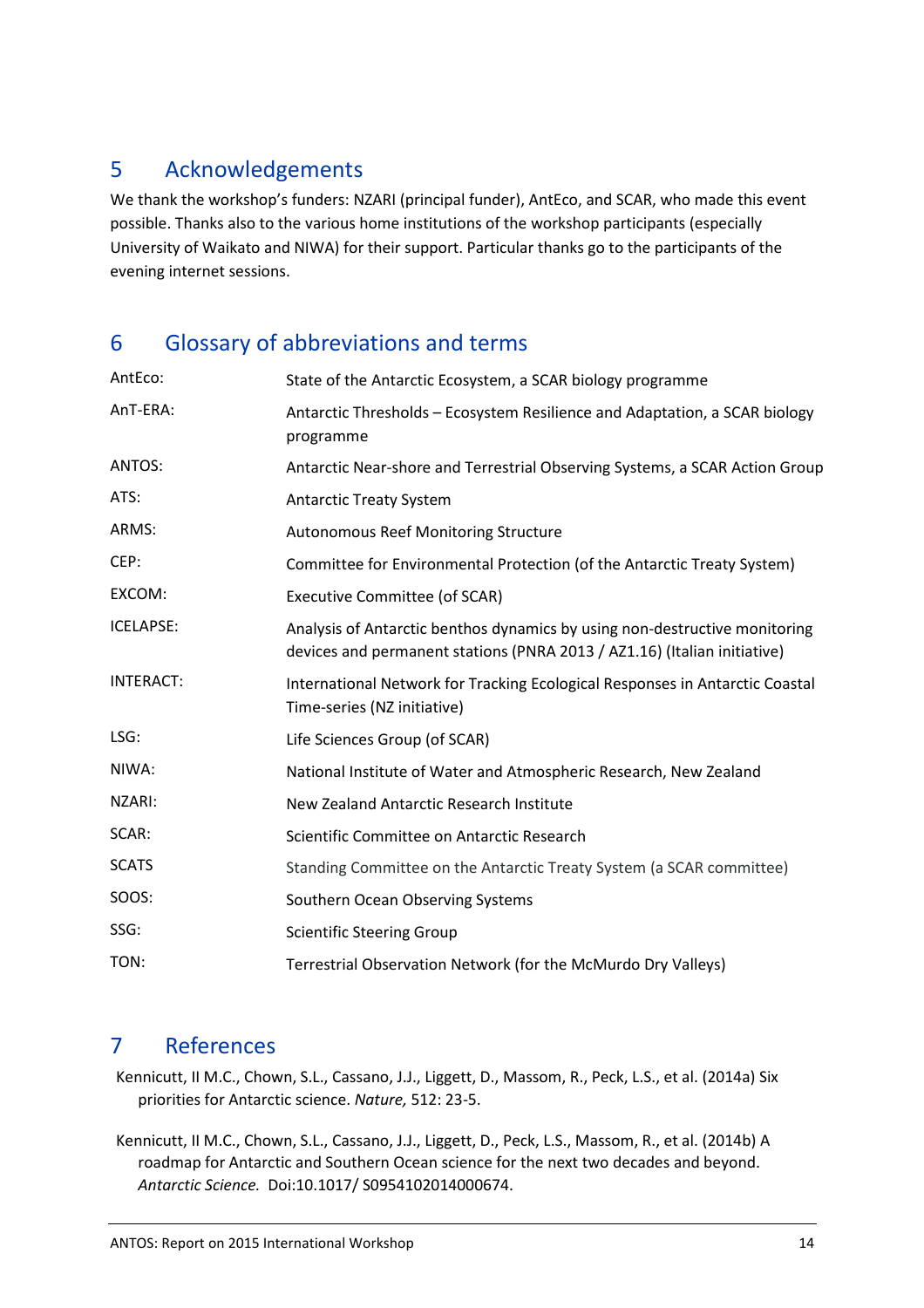## Appendix A Workshop participants

List of researchers involved in the August 2015 workshop.

| <b>Name</b>                           | <b>Country</b> | <b>Institution</b>                                      |
|---------------------------------------|----------------|---------------------------------------------------------|
| Craig Cary (Chair)                    | New Zealand    | University of Waikato                                   |
| Vonda Cummings (co-chair) New Zealand |                | National Institute of Water and Atmospheric<br>Research |
| <b>Byron Adams</b>                    | <b>USA</b>     | <b>Brigham Young University</b>                         |
| Dana Bergstrom                        | Australia      | <b>Australian Antarctic Division</b>                    |
| Angelica Casanova-Katny               | Chile          | Independent                                             |
| Peter Convey                          | UK             | <b>British Antarctic Survey</b>                         |
| Soon Gyu Hong                         | Korea          | <b>KOPRI</b>                                            |
| lan Hawes                             | New Zealand    | Gateway Antarctica, University of Canterbury            |
| Drew Lohrer                           | New Zealand    | National Institute of Water and Atmospheric<br>Research |
| Sanghee Kim                           | Korea          | <b>KOPRI</b>                                            |
| <b>Charles Lee</b>                    | New Zealand    | University of Waikato                                   |
| Ian McDonald                          | New Zealand    | University of Waikato                                   |
| Adrian McDonald                       | New Zealand    | University of Canterbury                                |
| Fraser Morgan                         | New Zealand    | Landcare Research                                       |
| Nicole Stahlmann                      | New Zealand    | New Zealand Antarctic Research Institute                |
| Stefano Schiaparelli                  | Italy          | University of Genoa                                     |
| Megumu Tsujimoto                      | Japan          | National Institute of Polar Research                    |
| Georgia Wakerley                      | New Zealand    | University of Waikato                                   |
| Gary Wilson                           | New Zealand    | New Zealand Antarctic Research Institute                |
| Emmanuelle Sultan*                    | France         | Muséum National d'Histoire Naturelle                    |
| Satoshi Imura*                        | Japan          | National Institute of Polar Research                    |
| Annick Wilmotte*                      | Belgium        | University of Liège                                     |
| Michael Axelsson*                     | Sweden         | University of Gothenburg                                |
| Jean-Pierre Feral*                    | France         | <b>IMBE</b>                                             |
| Michael Ashcroft*                     | Australia      | University of Wollongong                                |

\* participation in the evening internet session(s) only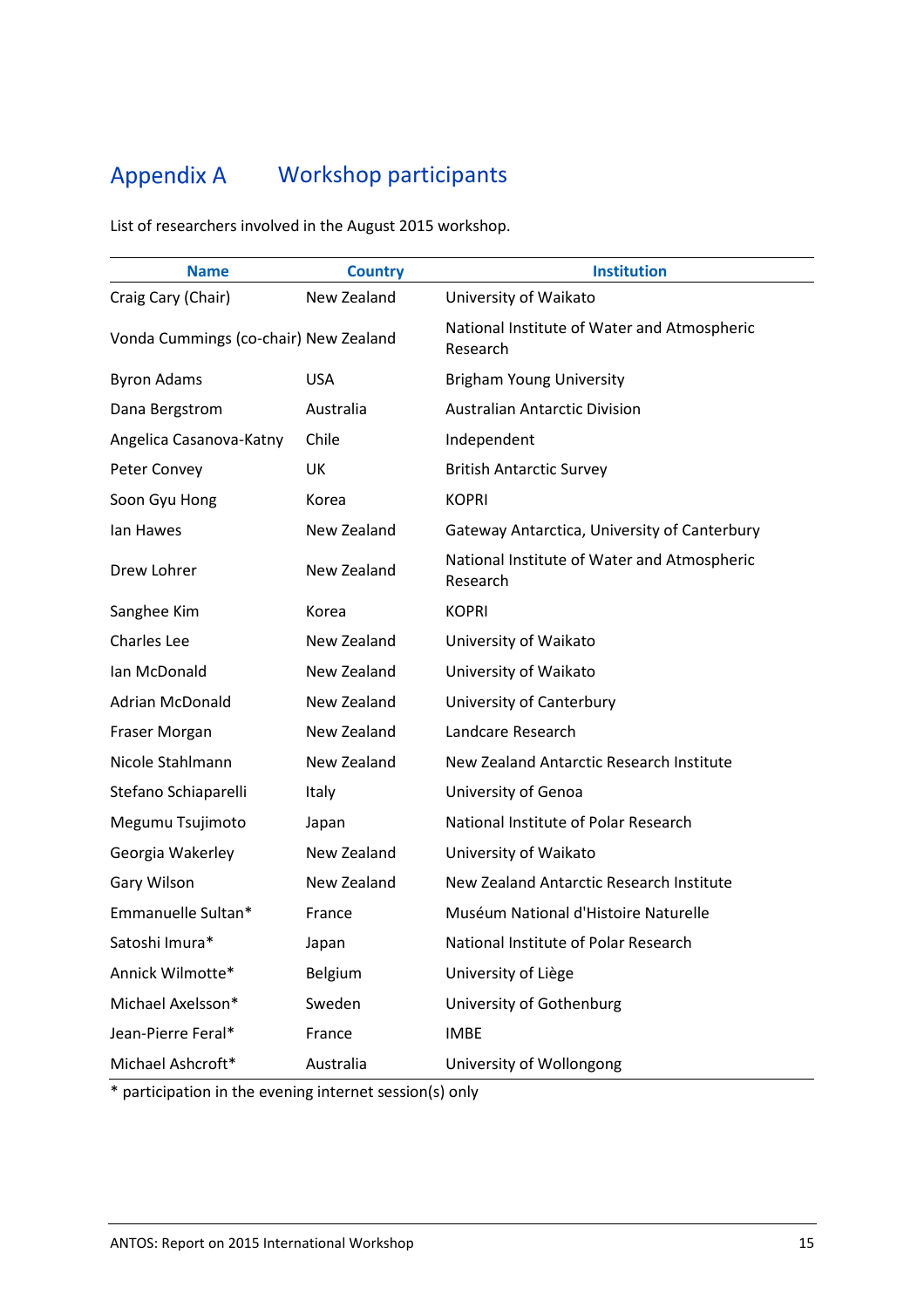#### **Appendix B** 2015 ANTOS Workshop - Final Agenda

#### **Antarctic Near-Shore and Terrestrial Observation System**

#### **Workshop Agenda**

#### **August 18-19th, 2015 University of Waikato Faculty of Science and Engineering FG 2.01**

ANTOS aims to establish an integrated, coordinated transcontinental and trans-regional surveillance system to track environmental variability and change at biologically relevant scales. This valuable information will be used to provide a more complete understanding of changes occurring in the Antarctic region. This workshop will work towards a clear vision for the implementation of ANTOS and a resource analysis, and the findings will be summarised in a report.

#### **Day 1 (Tuesday August 18th)**

| Welcome, introductions and workshop objectives<br>ANTOS philosophy - adaptable and future proof<br>Thinking outside your discipline and national programme<br>$\bullet$                                                                                                                                                                                                                                                                                                                   |
|-------------------------------------------------------------------------------------------------------------------------------------------------------------------------------------------------------------------------------------------------------------------------------------------------------------------------------------------------------------------------------------------------------------------------------------------------------------------------------------------|
| Implementation of ANTOS<br>Revisiting the aims of, and need for ANTOS<br>$\bullet$<br>What questions will ANTOS address - long and short term?<br>$\bullet$<br>Where does ANTOS fit within SCAR?<br>$\bullet$<br>How does ANTOS address Horizon Scan priorities?<br>$\bullet$<br>How should ANTOS be configured?<br>٠<br>How do we best define and validate proxies?<br>$\bullet$<br>Essential to have real-time and future benefits<br>$\bullet$<br>In 100 years, where will we be?<br>٠ |
| Short Talks (10-15 min each)<br>Byron Adams - TON directives and outcomes<br>$\bullet$<br>Stefano Schiaparelli - ICELAPSE; Near coastal monitoring in Terra Nova Bay<br>$\bullet$<br>Drew Lohrer/Vonda Cummings - INTERACT<br>٠<br>Ian Hawes - underwater vehicles<br>$\bullet$<br>Louise Neuman (via GoTo, 1130am) - SOOS development and near coastal<br>$\bullet$<br>linkages                                                                                                          |
| Tea/coffee break                                                                                                                                                                                                                                                                                                                                                                                                                                                                          |
| Lunch                                                                                                                                                                                                                                                                                                                                                                                                                                                                                     |
| Breakout Groups – nearshore Marine and Terrestrial<br>Primary questions to be addressed - now and in the future<br>٠<br>Parameters to measure/detect and frequency - what do we need to measure and<br>$\bullet$<br>monitor in order to detect change?<br>Scales and gradients<br>٠<br>Adaptability of the system<br>٠<br>Marine and Terrestrial system linkages<br>٠                                                                                                                     |
|                                                                                                                                                                                                                                                                                                                                                                                                                                                                                           |